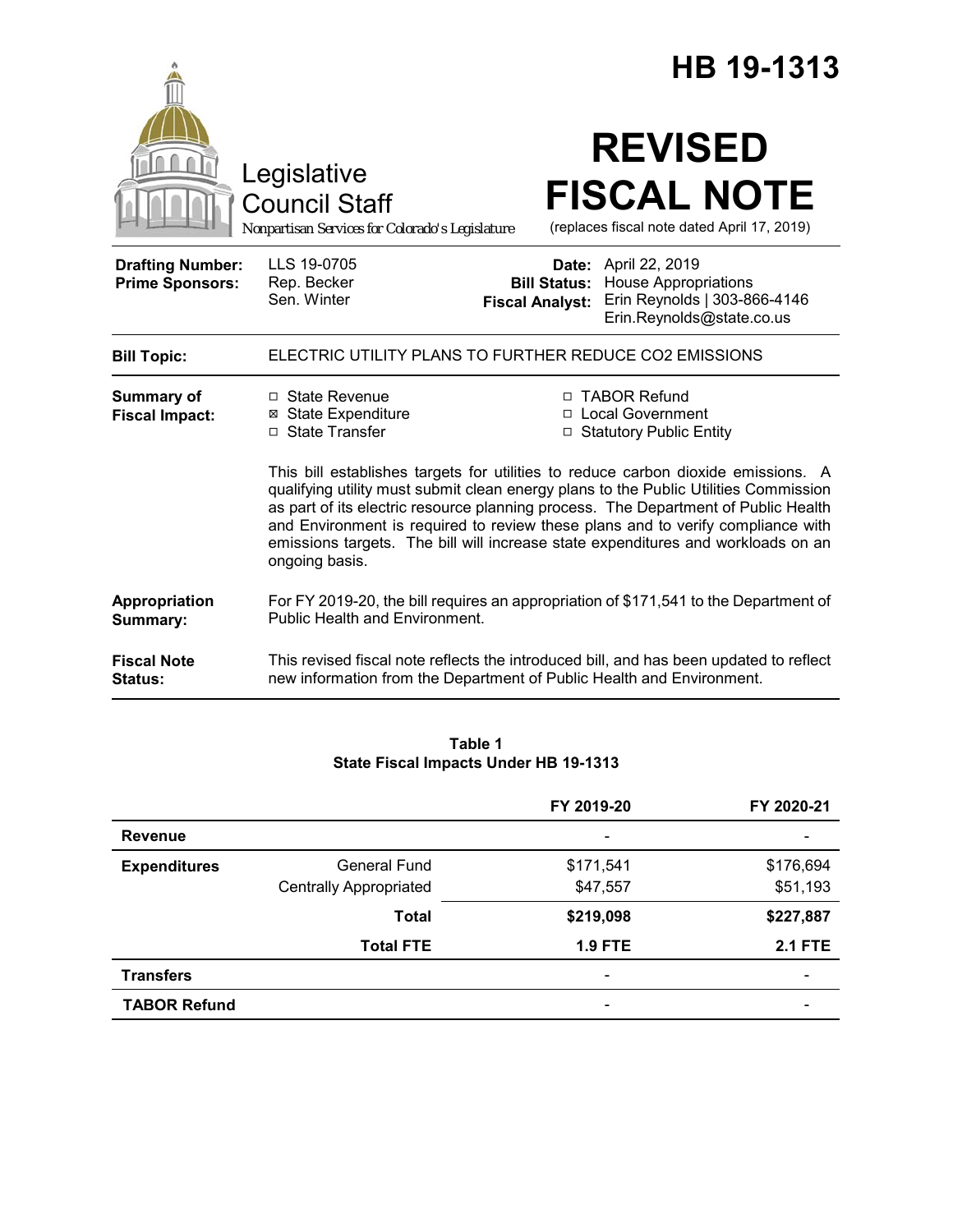April 22, 2019

# **Summary of Legislation**

This bill supplements existing state renewable energy standard laws by establishing targets for the reduction of carbon dioxide emissions from electricity generation by utilities serving more than 500,000 customers (Xcel Energy). These targets are an 80 percent reduction in carbon dioxide emission levels compared to 2005 levels by 2030; and a goal of a 100 percent reduction in carbon dioxide emission levels by 2050 and thereafter. Other utilities may opt in.

**Electric resource planning process.** The qualifying utility is directed to submit plans to the Public Utilities Commission (PUC) in the Department of Regulatory Agencies (DORA) as part of its ongoing resource acquisition planning process to address the clean energy targets. The approval process includes participation by the Air Pollution Control Division (APCD) in the Department of Public Health and Environment (CDPHE) regarding the measurement of carbon dioxide emission reductions and estimates as to whether the clean energy plan will achieve the desired reductions.

**Rate recovery and requirements for the utility.** The qualifying utility may recover its costs of implementation through rates, as approved by the PUC, and own any generating resources and infrastructure necessary to effectuate the plan. The qualifying utility must use a competitive bidding process to fill the cumulative resource need identified in its next electric resource plan that includes a clean energy plan filed after January 1, 2020.

The bill prohibits an electric utility to own, as rate-based property, new eligible energy resources without competitive bidding if certain conditions are satisfied. The bill also requires electric resource acquisition decisions in front of the PUC to include documentation from the utility on employment metrics, the use of Colorado labor, and the availability of apprenticeship programs.

**Customer-sited energy generation.** The bill allows retail electric utility customers to generate, consume, store, and export electricity produced from certain energy resources to the electric grid, subject to reliability standards, interconnection rules, and procedures determined by the PUC.

**Reporting.** Utilities that receive approval for a clean energy plan are required to report to the Governor, the General Assembly, the PUC, and the Air Quality Control Commission in CDPHE on a list of matters, including its progress in implementing the plan and in reducing carbon dioxide emissions.

### **State Expenditures**

The bill is expected to increase state General Fund expenditures by \$219,098 and 1.9 FTE in FY 2019-20 and by \$227,887 and 2.1 FTE in FY 2020-21 and ongoing in the CDPHE, as shown in Table 2 and discussed below. Workload increases and potential expenditures for DORA are also discussed below.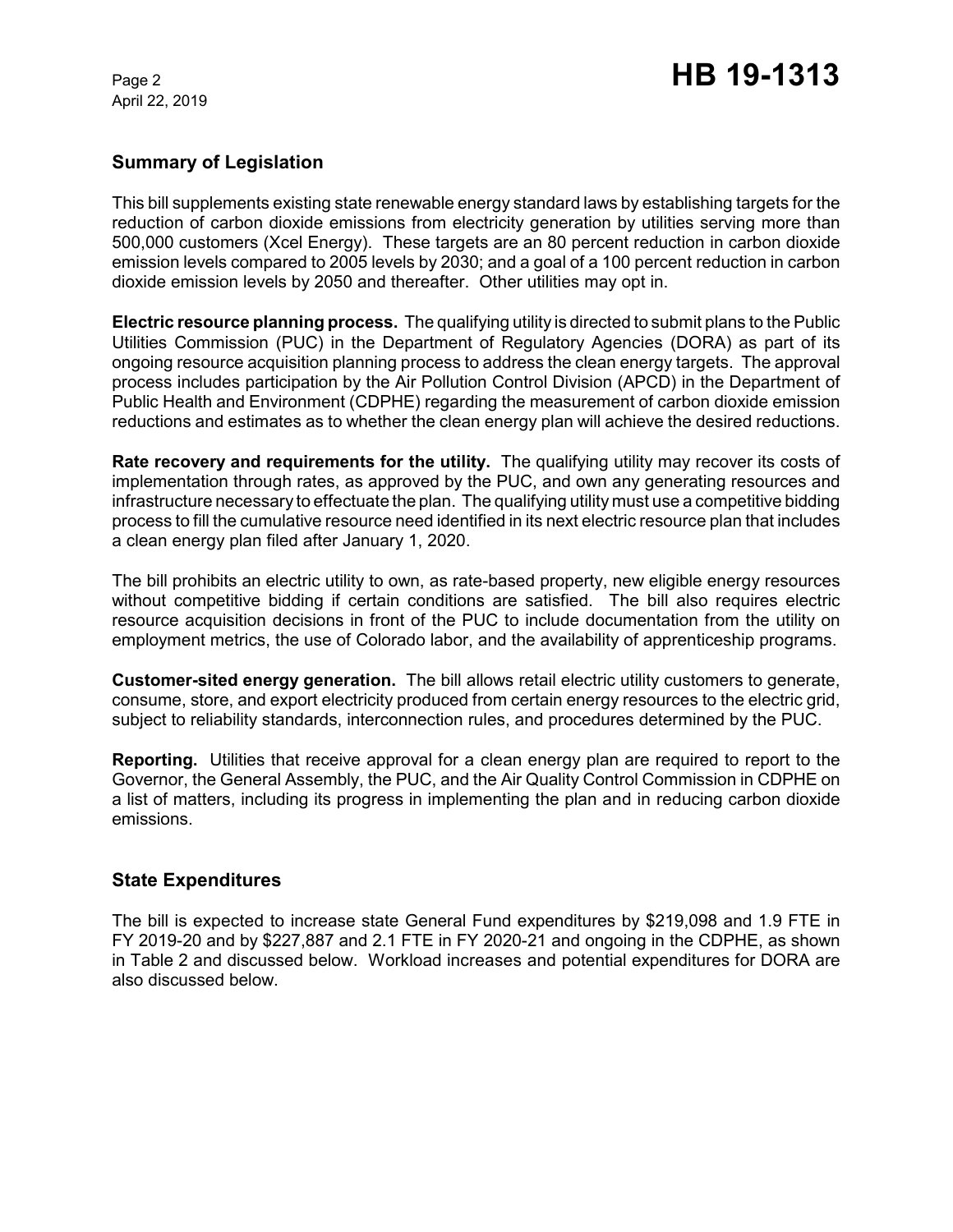#### **Table 2 Expenditures Under HB 19-1313**

|                                                    | FY 2019-20     | FY 2020-21     |
|----------------------------------------------------|----------------|----------------|
| Department of Public Health and Environment        |                |                |
| <b>Personal Services</b>                           | \$160,140      | \$174,699      |
| <b>Operating Expenses and Capital Outlay Costs</b> | \$11,401       | \$1,995        |
| Centrally Appropriated Costs*                      | \$47,557       | \$51,193       |
| <b>Total Cost</b>                                  | \$219,098      | \$227,887      |
| <b>Total FTE</b>                                   | <b>1.9 FTE</b> | <b>2.1 FTE</b> |

 *\* Centrally appropriated costs are not included in the bill's appropriation.*

**Department of Public Health and Environment.** The bill requires 2.1 FTE Environmental Protection Specialist in the APCD to develop carbon dioxide emission measurement methodology; participate in the electric resource planning process at the PUC; and verify compliance with emissions targets under the bill. First-year costs assume a July 1, 2019, start date and are prorated for the General Fund pay date shift.

- *• Carbon dioxide emission measurement methodology.* The APCD staff will seek input from the PUC, utilities, and other stakeholders to establish a carbon dioxide emission measurement methodology. It is assumed this effort will require regular monthly meetings through FY 2020-21 until the methodology is finalized.
- *• Electric resource planning process participation.* The APCD staff will participate in a review of Xcel Energy's clean energy plan during its upcoming electric resource planning process in FY 2019-20. Staff will develop expertise in the subject matter, coordinate with PUC staff and stakeholders, and develop methodologies to measure whether the clean energy plan will achieve the desired reductions.
- *• Verification of compliance with emissions targets.* The bill requires the APCD to track carbon dioxide emissions based on retail sales, which will require the creation of a new methodology. The APCD currently regulates air emissions from electric generating units. These units have continuous emission monitoring systems to measure carbon dioxide emissions directly out of the stacks and are based on gross electric generation. The Division spent time working with stakeholders to address the Environmental Protection Agency's Clean Power Plan from 2014 to 2016, where challenges in measuring emissions in comparison to a carbon dioxide emission limit were identified. Further, there is also a significant difference between gross generation and net sales.

**Department of Regulatory Agencies.** The clean energy plans from Xcel Energy will be integrated into the existing electric resource planning process which occurs every four years. The fiscal note assumes that only Xcel Energy will be subject to the requirements of the bill as it is the only utility in the state serving over 500,000 electric customers. Besides Black Hills Energy, which is already subject to PUC regulation and the electric resource planning process, if one or more currently unregulated utilities seek voluntary participation, the PUC will require approximately four additional staff, including two professional engineers and two rate and financial analysts, per electric resource planning process. DORA will seek these resources through the annual budget process if necessary. For informational purposes, the electric resource planning process includes